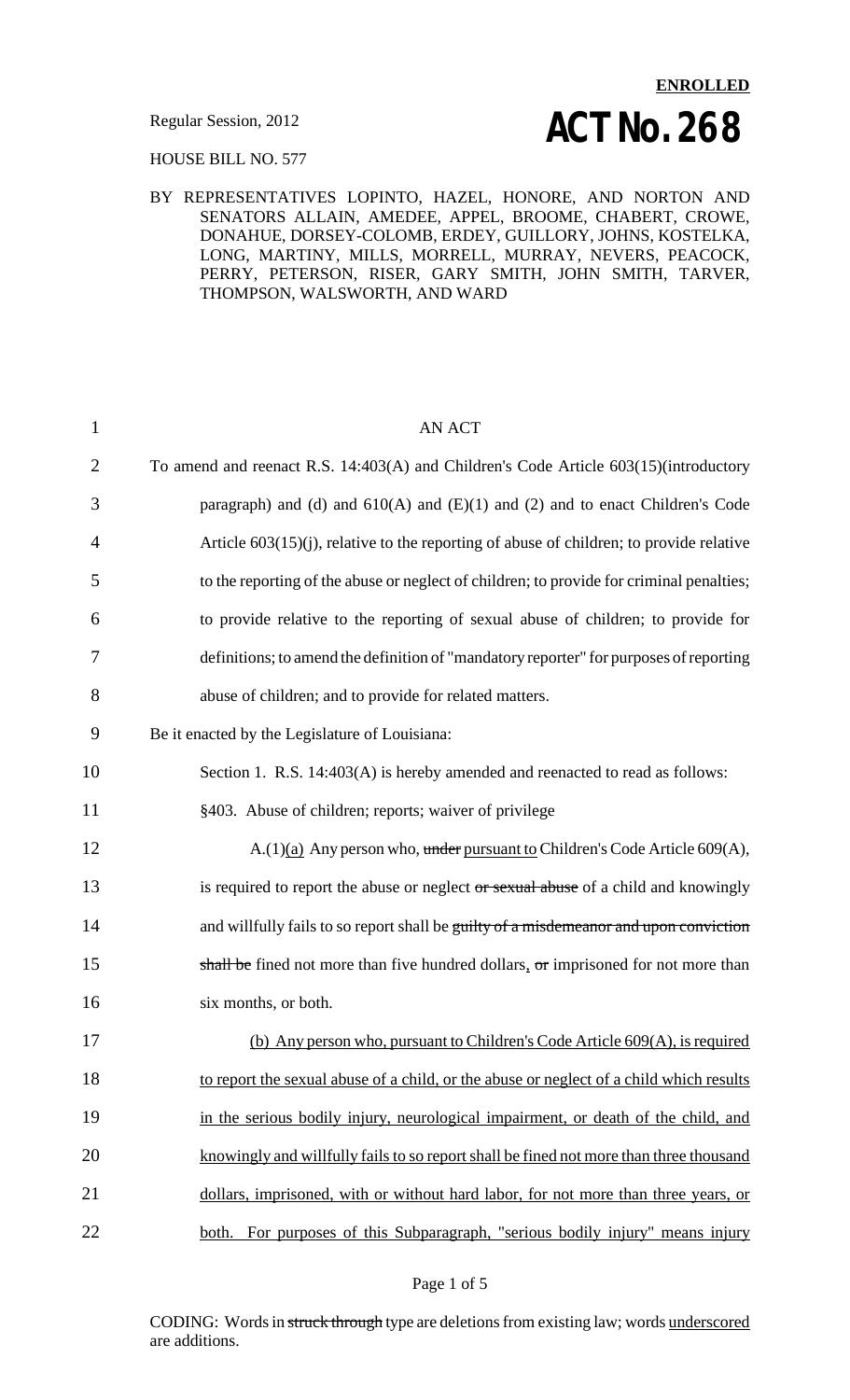#### HB NO. 577 **ENROLLED**

 involving protracted and obvious disfigurement or protracted loss or impairment of 2 the function of a bodily member, organ, or mental faculty, or substantial risk of death.

 (2) Any person, any employee of a local child protection unit of the Department of Children and Family Services, any employee of any local law enforcement agency, any employee or agent of any state department, or any school employee who knowingly and willfully violates the provisions of Chapter 5 of Title VI of the Children's Code, or who knowingly and willfully obstructs the procedures for receiving and investigating reports of child abuse or neglect or sexual abuse, or who discloses without authorization confidential information about or contained 11 within such reports shall be guilty of a misdemeanor and upon conviction shall be 12 fined not more than five hundred dollars, or imprisoned for not more than six months, or both.

 (3) Any person who reports a child as abused or neglected or sexually abused to the department or to any law enforcement agency, knowing that such information 16 is false, shall be guilty of a misdemeanor and upon conviction shall be fined not 17 more than five hundred dollars, or imprisoned for not more than six months, or both.

 (4)(a) Notwithstanding the provisions of Subparagraphs (1)(a) and (b) of this Subsection, any person who is eighteen years of age or older who witnesses the sexual abuse of a child and knowingly or willfully fails to report the abuse to law enforcement or to the Department of Children and Family Services as required by 22 Children's Code Article 610, shall be fined not more than ten thousand dollars, 23 imprisoned, with or without hard labor, for not more than five years, or both.

 (b) For purposes of this Paragraph, "sexual abuse" shall include but is not 25 limited to the perpetration or the attempted perpetration of R.S. 14:41, 42, 42.1, 43, 43.1, 43.2, 43.3, 46.2, 46.3, 78, 78.1, 80, 81, 81.1, 81.2, 89, or 89.1.  $\qquad \qquad \ast \qquad \ast \qquad \ast$ 

 Section 2. Children's Code Article 603(15)(introductory paragraph) and (d) and 29 610(A) and (E)(1) and (2) are hereby amended and reenacted and Children's Code Article 603(15)(j) is hereby enacted to read as follows:

#### Page 2 of 5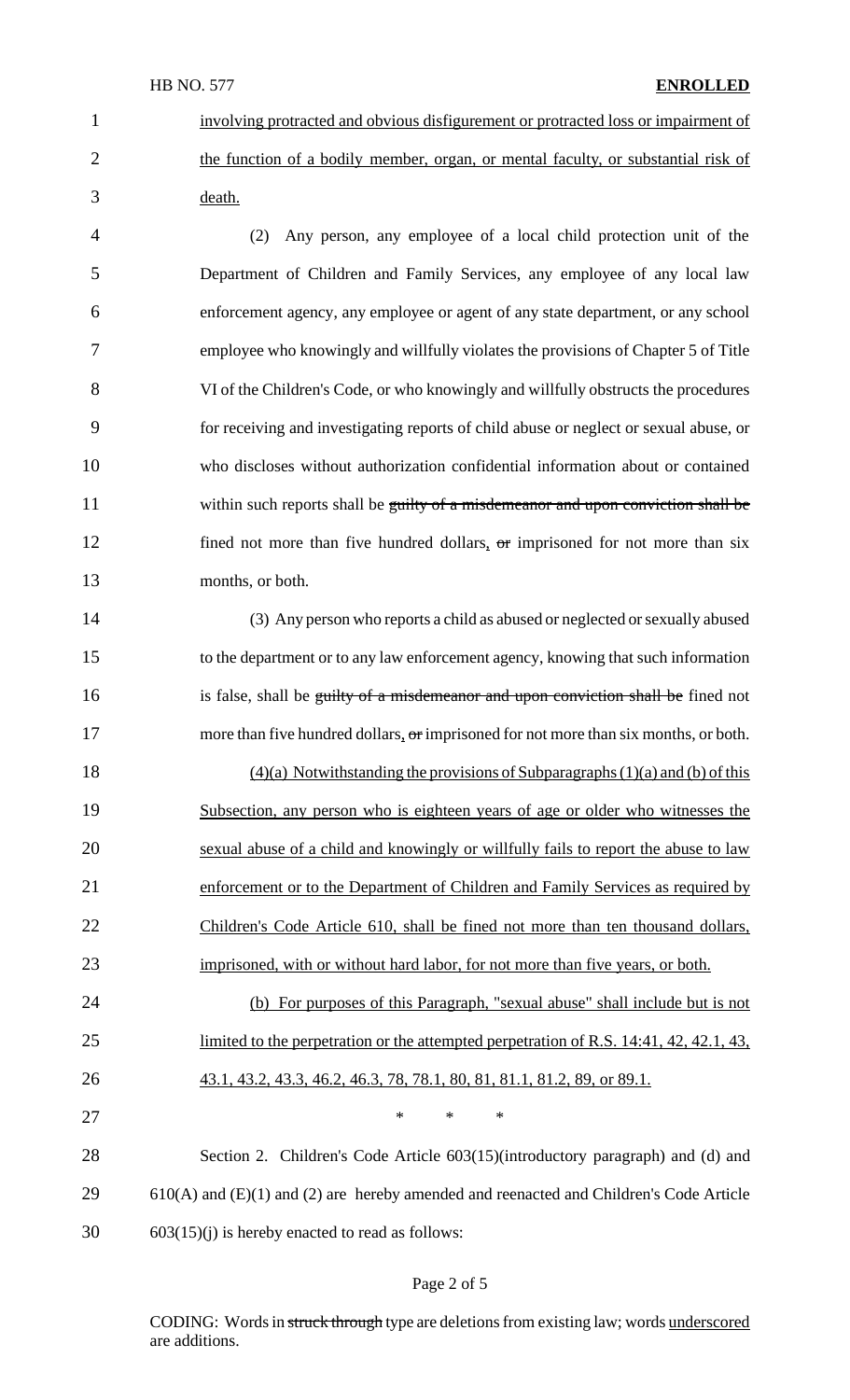#### HB NO. 577 **ENROLLED**

| $\mathbf 1$    | Art. 603. Definitions                                                                   |
|----------------|-----------------------------------------------------------------------------------------|
| $\overline{2}$ | As used in this Title:                                                                  |
| 3              | $\ast$<br>$\ast$<br>$\ast$                                                              |
| 4              | (15) "Mandatory reporter" is any of the following individuals performing                |
| 5              | their occupational duties:                                                              |
| 6              | $\ast$<br>$\ast$<br>∗                                                                   |
| 7              | (d) "Teaching or child care provider" is any person who provides or assists             |
| 8              | in the teaching, training, and supervision of a child, including any public or private  |
| 9              | teacher, teacher's aide, instructional aide, school principal, school staff member, bus |
| 10             | driver, coach, professor, technical or vocational instructor, technical or vocational   |
| 11             | school staff member, college or university administrator, college or university staff   |
| 12             | member, social worker, probation officer, foster home parent, group home or other       |
| 13             | child care institutional staff member, personnel of residential home facilities, a      |
| 14             | licensed or unlicensed day care provider, or any individual who provides such           |
| 15             | services to a child in a voluntary or professional capacity.                            |
| 16             | $\ast$<br>∗<br>∗                                                                        |
| 17             | (i) "Organizational or youth activity provider" is any person who provides              |
| 18             | organized activities for children, including administrators, employees, or volunteers   |
| 19             | of any day camp, summer camp, youth center, or youth recreation programs or any         |
| 20             | other organization that provides organized activities for children.                     |
| 21             | *<br>∗<br>∗                                                                             |
| 22             | Art. 610. Reporting procedure                                                           |
| 23             | A. Reports of child abuse or neglect or that such was a contributing factor             |
| 24             | in a child's death, where the abuser is believed to be a parent or caretaker, a person  |
| 25             | who maintains an interpersonal dating or engagement relationship with the parent or     |
| 26             | caretaker, or a person living in the same residence with the parent or caretaker as a   |
| 27             | spouse whether married or not, shall be made immediately to the local child             |
| 28             | protection unit of the department through the designated state child protection         |
| 29             | reporting hotline telephone number. Reports in which the abuse or neglect is            |
| 30             | believed to be perpetrated by someone other than a caretaker, a person who              |

# Page 3 of 5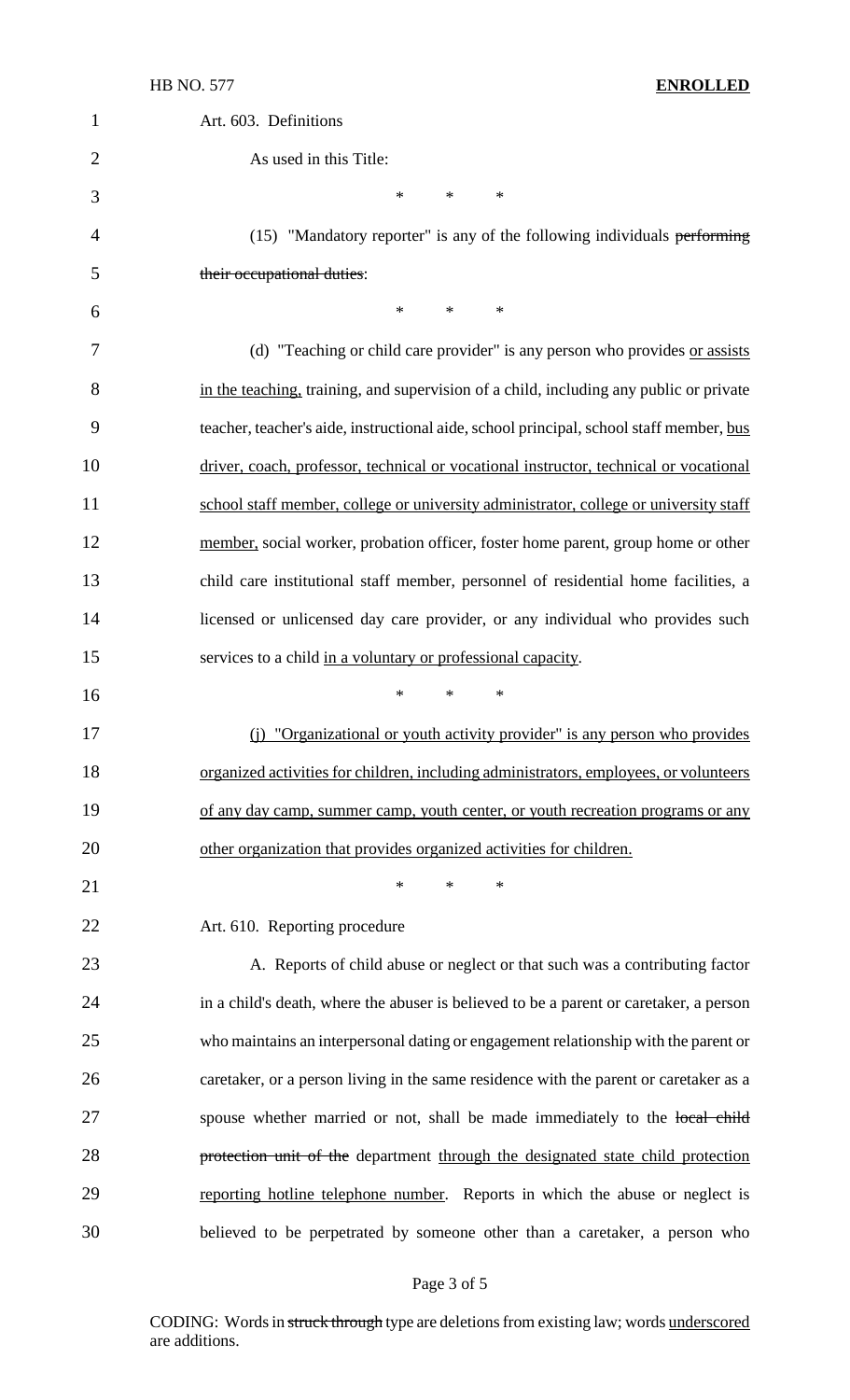| $\mathbf{1}$   | maintains an interpersonal dating or engagement relationship with the parent or               |
|----------------|-----------------------------------------------------------------------------------------------|
| $\overline{2}$ | caretaker, or a person living in the same residence with the parent or caretaker as a         |
| 3              | spouse whether married or not, and the caretaker is not believed to have any                  |
| $\overline{4}$ | responsibility for the abuse or neglect shall be made immediately to a local or state         |
| 5              | law enforcement agency. Dual reporting to both the local child protection unit of the         |
| 6              | department through the designated state child protection reporting hotline telephone          |
| 7              | number and the local or state law enforcement agency is permitted.                            |
| 8              | $\ast$<br>$\ast$<br>$\ast$                                                                    |
| 9              | E.(1) All reports made to any local or state law enforcement agency                           |
| 10             | involving abuse or neglect in which the child's parent or caretaker, a person who             |
| 11             | maintains an interpersonal dating or engagement relationship with the parent or               |
| 12             | caretaker, or a person living in the same residence with the parent or caretaker as a         |
| 13             | spouse whether married or not, is believed responsible, shall be promptly                     |
| 14             | communicated to the local child protection unit of the department through the                 |
| 15             | designated state child protection reporting hotline telephone number in accordance            |
| 16             | with a written working agreement developed between the local law enforcement                  |
| 17             | agency and child protection unit the department.                                              |
| 18             | (2) A local child protection unit The department shall promptly communicate                   |
| 19             | abuse or neglect cases not involving a parent, caretaker, or occupant of the household        |
| 20             | to the appropriate law enforcement agency in accordance with a written working                |
| 21             | agreement developed between the local child protection unit department and law                |
| 22             | enforcement agency. The local child protection unit department also shall report all          |
| 23             | cases of child death which involve a suspicion of abuse or neglect as a contributing          |
| 24             | factor in the child's death to the local and state law enforcement agencies, the office       |
| 25             | of the district attorney, and the coroner.                                                    |
| 26             | $\ast$<br>$\ast$<br>$\ast$                                                                    |
| 27             | Section 3. This Act shall become effective upon signature of the governor or, if not          |
| 28             | signed by the governor, upon expiration of the time for bills to become law without signature |
| 29             | of the governor, as provided in Article III, Section 18 of the Constitution of Louisiana. If  |

# Page 4 of 5